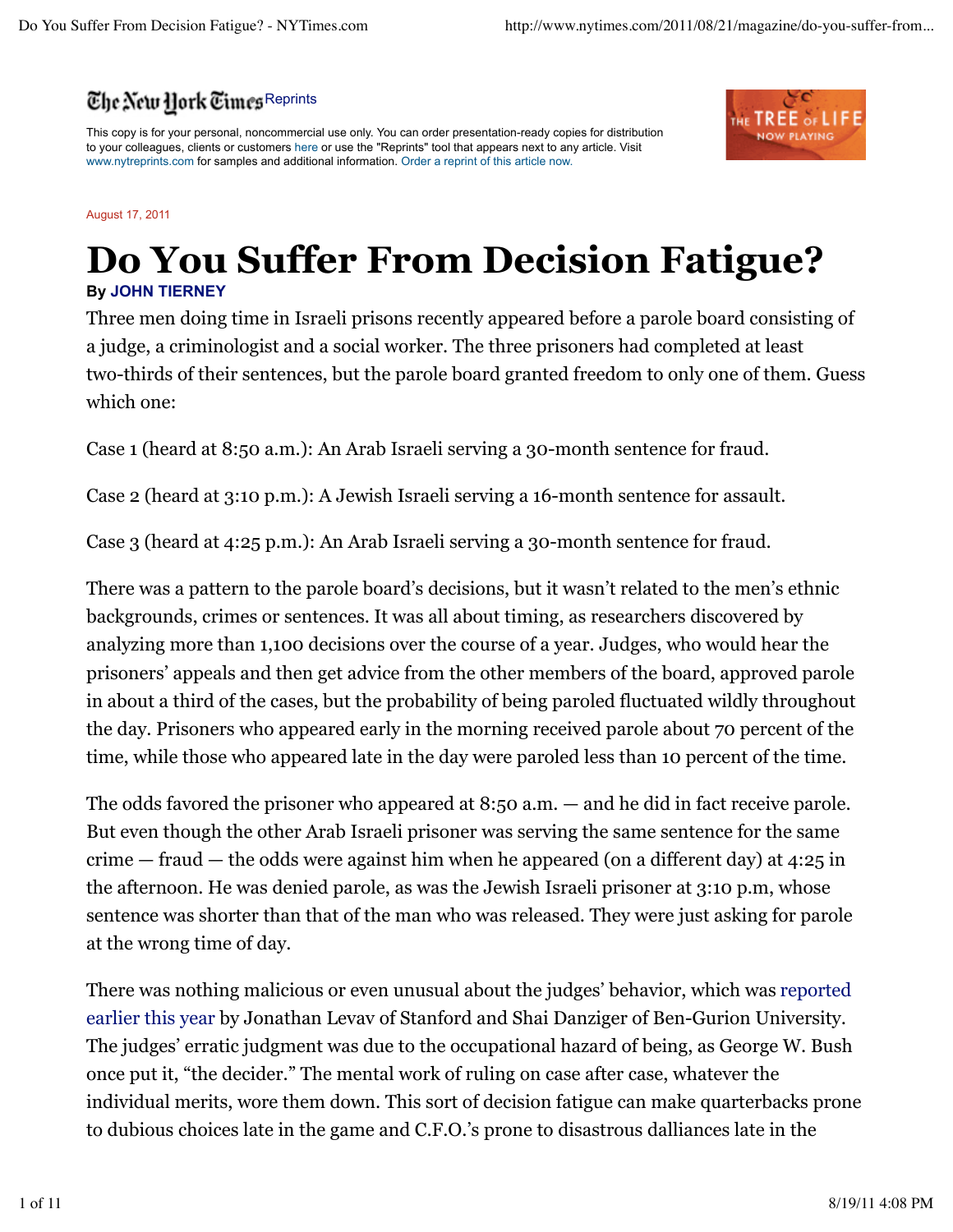evening. It routinely warps the judgment of everyone, executive and nonexecutive, rich and poor — in fact, it can take a special toll on the poor. Yet few people are even aware of it, and researchers are only beginning to understand why it happens and how to counteract it.

Decision fatigue helps explain why ordinarily sensible people get angry at colleagues and families, splurge on clothes, buy junk food at the supermarket and can't resist the dealer's offer to rustproof their new car. No matter how rational and high-minded you try to be, you can't make decision after decision without paying a biological price. It's different from ordinary physical fatigue — you're not consciously aware of being tired — but you're low on mental energy. The more choices you make throughout the day, the harder each one becomes for your brain, and eventually it looks for shortcuts, usually in either of two very different ways. One shortcut is to become reckless: to act impulsively instead of expending the energy to first think through the consequences. (Sure, tweet that photo! What could go wrong?) The other shortcut is the ultimate energy saver: do nothing. Instead of agonizing over decisions, avoid any choice. Ducking a decision often creates bigger problems in the long run, but for the moment, it eases the mental strain. You start to resist any change, any potentially risky move — like releasing a prisoner who might commit a crime. So the fatigued judge on a parole board takes the easy way out, and the prisoner keeps doing time.

**Decision fatigue** is the newest discovery involving a phenomenon called ego depletion, a term coined by the social psychologist Roy F. Baumeister in homage to a Freudian hypothesis. Freud speculated that the self, or ego, depended on mental activities involving the transfer of energy. He was vague about the details, though, and quite wrong about some of them (like his idea that artists "sublimate" sexual energy into their work, which would imply that adultery should be especially rare at artists' colonies). Freud's energy model of the self was generally ignored until the end of the century, when Baumeister began studying mental discipline in a series of experiments, first at Case Western and then at Florida State University.

These experiments demonstrated that there is a finite store of mental energy for exerting self-control. When people fended off the temptation to scarf down M&M's or freshly baked chocolate-chip cookies, they were then less able to resist other temptations. When they forced themselves to remain stoic during a tearjerker movie, afterward they gave up more quickly on lab tasks requiring self-discipline, like working on a geometry puzzle or squeezing a hand-grip exerciser. Willpower turned out to be more than a folk concept or a metaphor. It really was a form of mental energy that could be exhausted. The experiments confirmed the 19th-century notion of willpower being like a muscle that was fatigued with use, a force that could be conserved by avoiding temptation. To study the process of ego depletion, researchers concentrated initially on acts involving self-control — the kind of self-discipline popularly associated with willpower, like resisting a bowl of ice cream. They weren't concerned with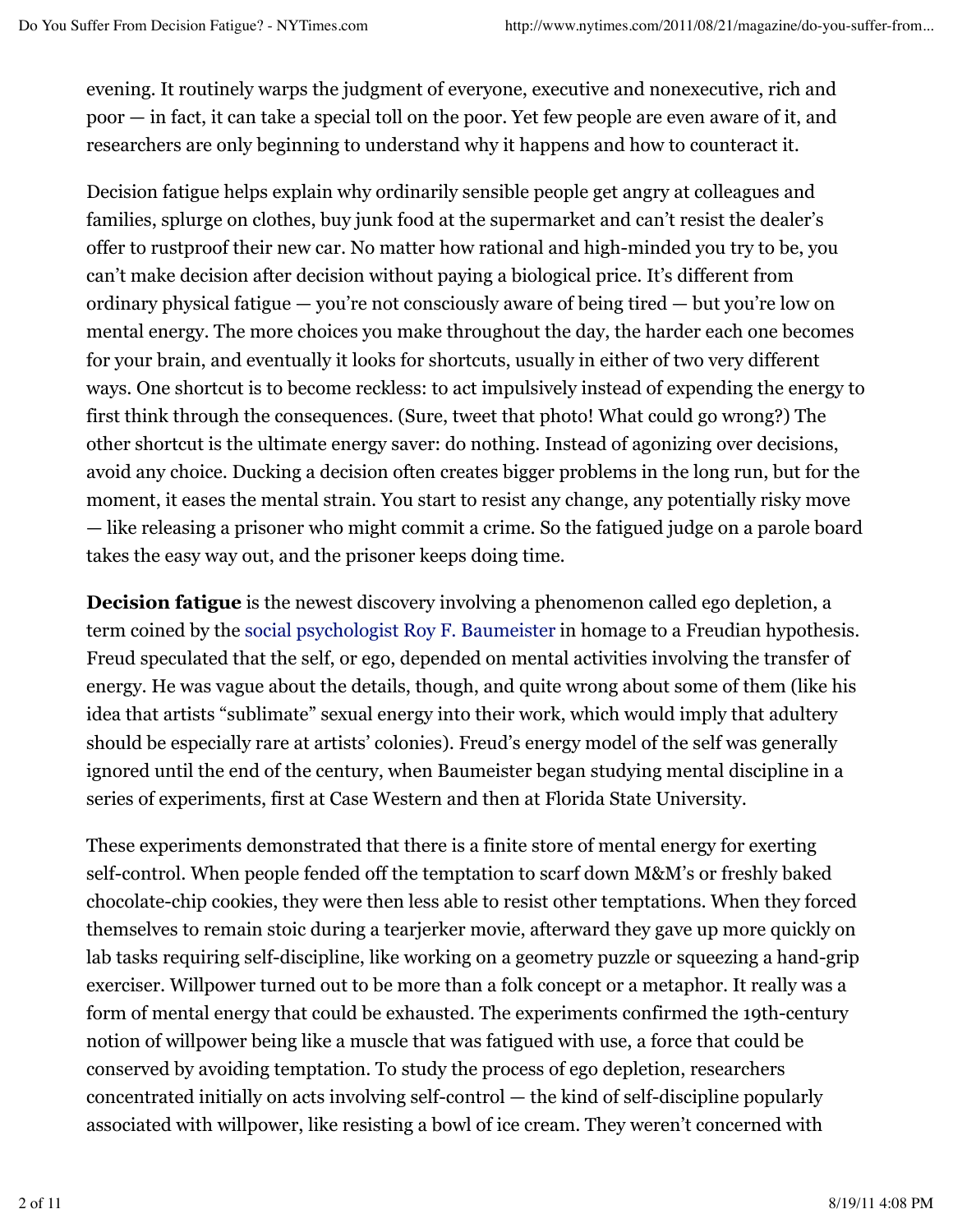routine decision-making, like choosing between chocolate and vanilla, a mental process that they assumed was quite distinct and much less strenuous. Intuitively, the chocolate-vanilla choice didn't appear to require willpower.

But then a postdoctoral fellow, Jean Twenge, started working at Baumeister's laboratory right after planning her wedding. As Twenge studied the results of the lab's ego-depletion experiments, she remembered how exhausted she felt the evening she and her fiancé went through the ritual of registering for gifts. Did they want plain white china or something with a pattern? Which brand of knives? How many towels? What kind of sheets? Precisely how many threads per square inch?

"By the end, you could have talked me into anything," Twenge told her new colleagues. The symptoms sounded familiar to them too, and gave them an idea. A nearby department store was holding a going-out-of-business sale, so researchers from the lab went off to fill their car trunks with simple products — not exactly wedding-quality gifts, but sufficiently appealing to interest college students. When they came to the lab, the students were told they would get to keep one item at the end of the experiment, but first they had to make a series of choices. Would they prefer a pen or a candle? A vanilla-scented candle or an almond-scented one? A candle or a T-shirt? A black T-shirt or a red T-shirt? A control group, meanwhile — let's call them the nondeciders — spent an equally long period contemplating all these same products without having to make any choices. They were asked just to give their opinion of each product and report how often they had used such a product in the last six months.

Afterward, all the participants were given one of the classic tests of self-control: holding your hand in ice water for as long as you can. The impulse is to pull your hand out, so self-discipline is needed to keep the hand underwater. The deciders gave up much faster; they lasted 28 seconds, less than half the 67-second average of the nondeciders. Making all those choices had apparently sapped their willpower, and it wasn't an isolated effect. It was confirmed in other experiments testing students after they went through exercises like choosing courses from the college catalog.

For a real-world test of their theory, the lab's researchers went into that great modern arena of decision making: the suburban mall. They interviewed shoppers about their experiences in the stores that day and then asked them to solve some simple arithmetic problems. The researchers politely asked them to do as many as possible but said they could quit at any time. Sure enough, the shoppers who had already made the most decisions in the stores gave up the quickest on the math problems. When you shop till you drop, your willpower drops, too.

**Any decision**, whether it's what pants to buy or whether to start a war, can be broken down into what psychologists call the Rubicon model of action phases, in honor of the river that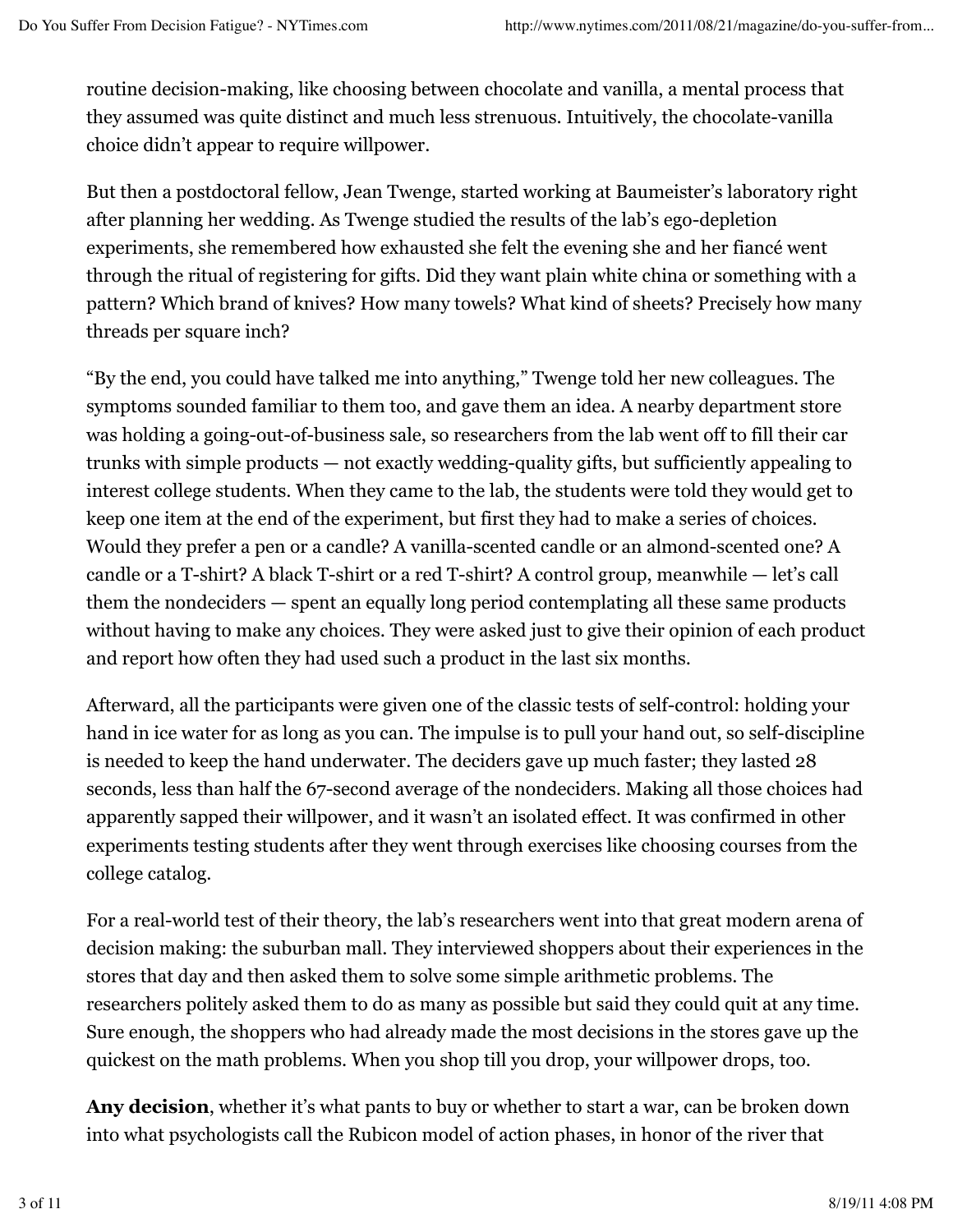separated Italy from the Roman province of Gaul. When Caesar reached it in 49 B.C., on his way home after conquering the Gauls, he knew that a general returning to Rome was forbidden to take his legions across the river with him, lest it be considered an invasion of Rome. Waiting on the Gaul side of the river, he was in the "predecisional phase" as he contemplated the risks and benefits of starting a civil war. Then he stopped calculating and crossed the Rubicon, reaching the "postdecisional phase," which Caesar defined much more felicitously: "The die is cast."

The whole process could deplete anyone's willpower, but which phase of the decision-making process was most fatiguing? To find out, Kathleen Vohs, a former colleague of Baumeister's now at the University of Minnesota, performed an experiment using the self-service Web site of Dell Computers. One group in the experiment carefully studied the advantages and disadvantages of various features available for a computer — the type of screen, the size of the hard drive, etc. — without actually making a final decision on which ones to choose. A second group was given a list of predetermined specifications and told to configure a computer by going through the laborious, step-by-step process of locating the specified features among the arrays of options and then clicking on the right ones. The purpose of this was to duplicate everything that happens in the postdecisional phase, when the choice is implemented. The third group had to figure out for themselves which features they wanted on their computers and go through the process of choosing them; they didn't simply ponder options (like the first group) or implement others' choices (like the second group). They had to cast the die, and that turned out to be the most fatiguing task of all. When self-control was measured, they were the one who were most depleted, by far.

The experiment showed that crossing the Rubicon is more tiring than anything that happens on either bank — more mentally fatiguing than sitting on the Gaul side contemplating your options or marching on Rome once you've crossed. As a result, someone without Caesar's willpower is liable to stay put. To a fatigued judge, denying parole seems like the easier call not only because it preserves the status quo and eliminates the risk of a parolee going on a crime spree but also because it leaves more options open: the judge retains the option of paroling the prisoner at a future date without sacrificing the option of keeping him securely in prison right now. Part of the resistance against making decisions comes from our fear of giving up options. The word "decide" shares an etymological root with "homicide," the Latin word "caedere," meaning "to cut down" or "to kill," and that loss looms especially large when decision fatigue sets in.

Once you're mentally depleted, you become reluctant to make trade-offs, which involve a particularly advanced and taxing form of decision making. In the rest of the animal kingdom, there aren't a lot of protracted negotiations between predators and prey. To compromise is a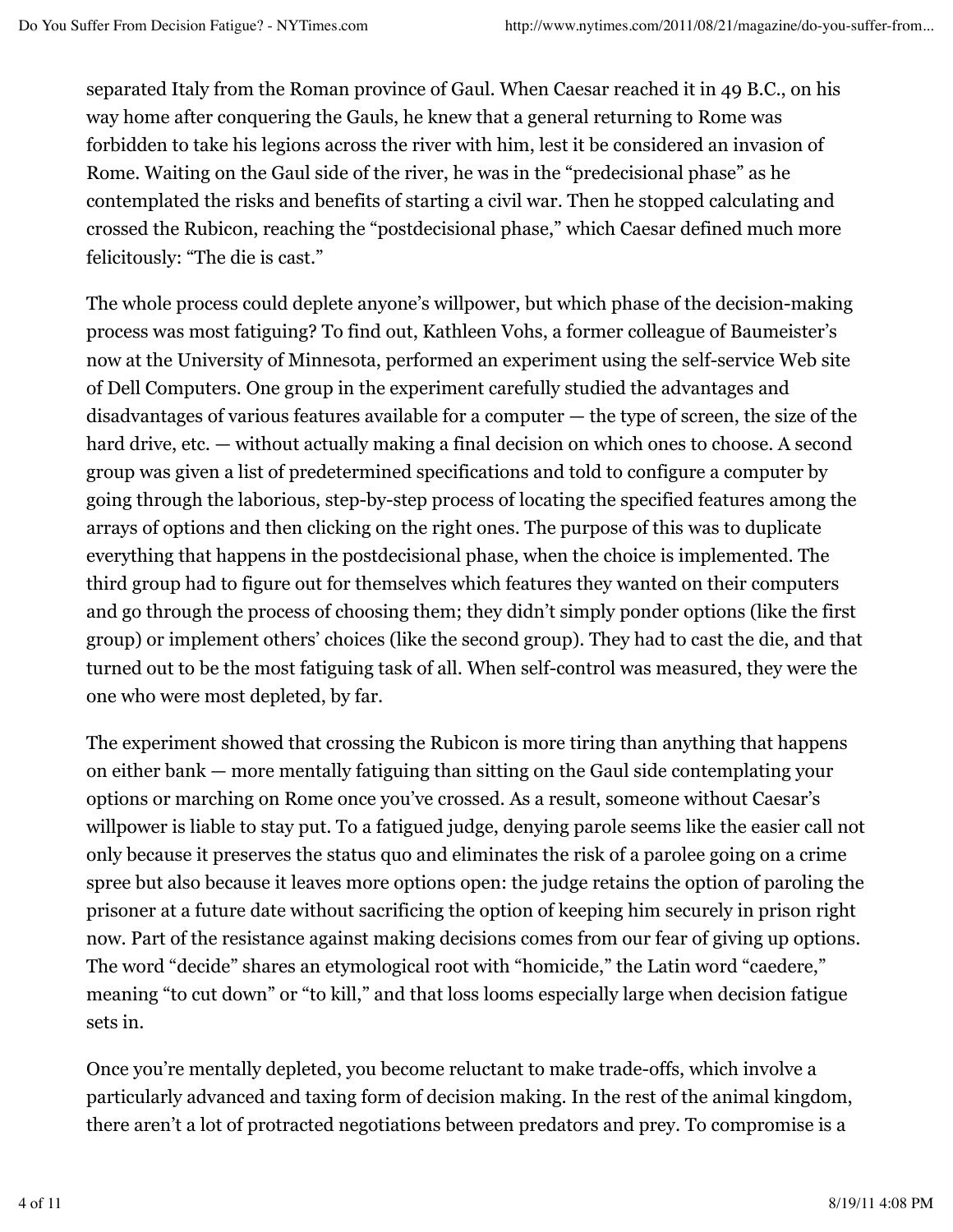complex human ability and therefore one of the first to decline when willpower is depleted. You become what researchers call a cognitive miser, hoarding your energy. If you're shopping, you're liable to look at only one dimension, like price: just give me the cheapest. Or you indulge yourself by looking at quality: I want the very best (an especially easy strategy if someone else is paying). Decision fatigue leaves you vulnerable to marketers who know how to time their sales, as Jonathan Levav, the Stanford professor, demonstrated in experiments involving tailored suits and new cars.

The idea for these experiments also happened to come in the preparations for a wedding, a ritual that seems to be the decision-fatigue equivalent of Hell Week. At his fiancée's suggestion, Levav visited a tailor to have a bespoke suit made and began going through the choices of fabric, type of lining and style of buttons, lapels, cuffs and so forth.

"By the time I got through the third pile of fabric swatches, I wanted to kill myself," Levav recalls. "I couldn't tell the choices apart anymore. After a while my only response to the tailor became 'What do you recommend?' I just couldn't take it."

Levav ended up not buying any kind of bespoke suit (the \$2,000 price made that decision easy enough), but he put the experience to use in a pair of experiments conducted with Mark Heitmann, then at Christian-Albrechts University in Germany; Andreas Herrmann, at the University of St. Gallen in Switzerland; and Sheena Iyengar, of Columbia. One involved asking M.B.A. students in Switzerland to choose a bespoke suit; the other was conducted at German car dealerships, where customers ordered options for their new sedans. The car buyers — and these were real customers spending their own money — had to choose, for instance, among 4 styles of gearshift knobs, 13 kinds of wheel rims, 25 configurations of the engine and gearbox and a palette of 56 colors for the interior.

As they started picking features, customers would carefully weigh the choices, but as decision fatigue set in, they would start settling for whatever the default option was. And the more tough choices they encountered early in the process — like going through those 56 colors to choose the precise shade of gray or brown — the quicker people became fatigued and settled for the path of least resistance by taking the default option. By manipulating the order of the car buyers' choices, the researchers found that the customers would end up settling for different kinds of options, and the average difference totaled more than 1,500 euros per car (about \$2,000 at the time). Whether the customers paid a little extra for fancy wheel rims or a lot extra for a more powerful engine depended on when the choice was offered and how much willpower was left in the customer.

Similar results were found in the experiment with custom-made suits: once decision fatigue set in, people tended to settle for the recommended option. When they were confronted early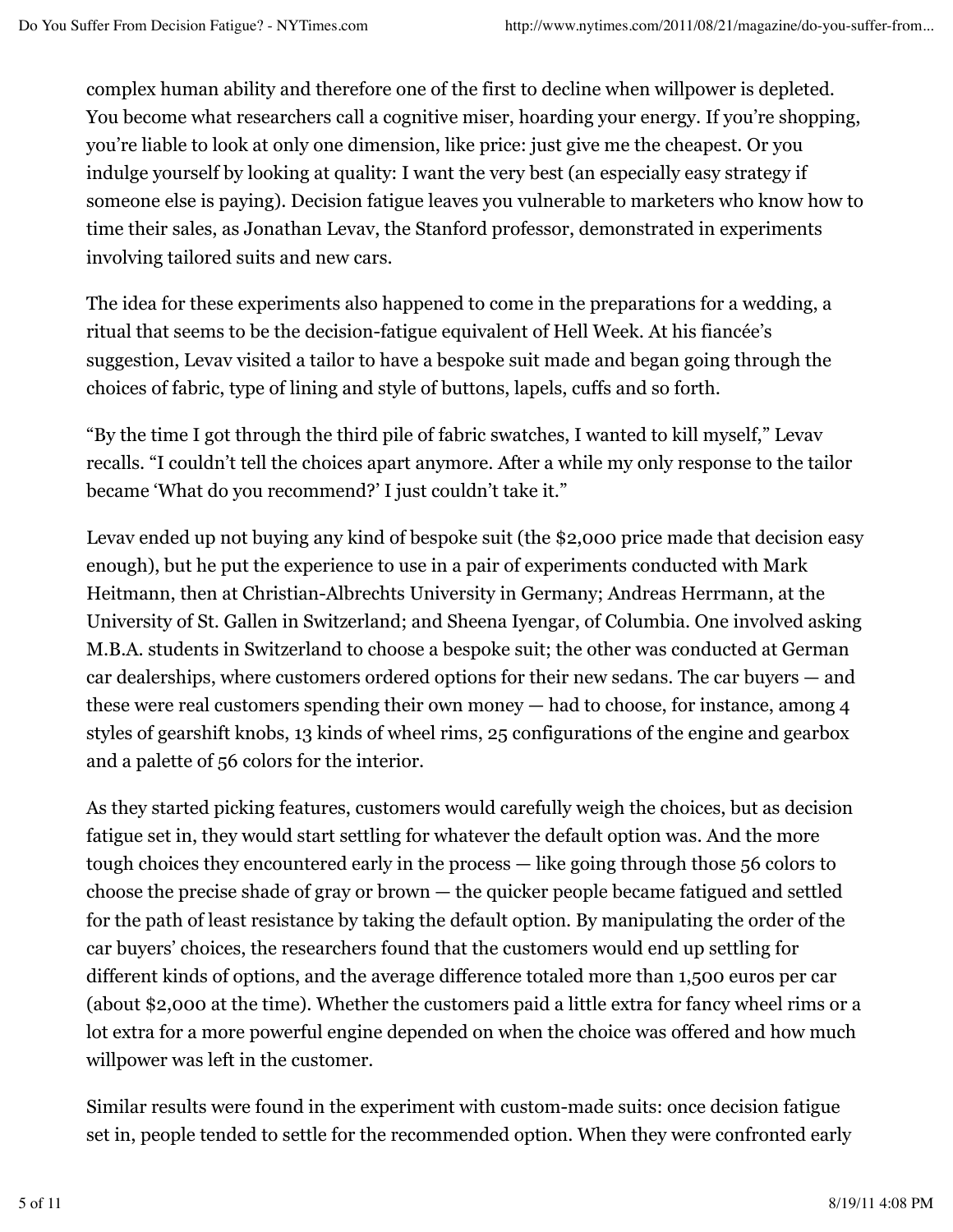on with the toughest decisions — the ones with the most options, like the 100 fabrics for the suit — they became fatigued more quickly and also reported enjoying the shopping experience less.

**Shopping can be** especially tiring for the poor, who have to struggle continually with trade-offs. Most of us in America won't spend a lot of time agonizing over whether we can afford to buy soap, but it can be a depleting choice in rural India. Dean Spears, an economist at Princeton, offered people in 20 villages in Rajasthan in northwestern India the chance to buy a couple of bars of brand-name soap for the equivalent of less than 20 cents. It was a steep discount off the regular price, yet even that sum was a strain for the people in the 10 poorest villages. Whether or not they bought the soap, the act of making the decision left them with less willpower, as measured afterward in a test of how long they could squeeze a hand grip. In the slightly more affluent villages, people's willpower wasn't affected significantly. Because they had more money, they didn't have to spend as much effort weighing the merits of the soap versus, say, food or medicine.

Spears and other researchers argue that this sort of decision fatigue is a major — and hitherto ignored — factor in trapping people in poverty. Because their financial situation forces them to make so many trade-offs, they have less willpower to devote to school, work and other activities that might get them into the middle class. It's hard to know exactly how important this factor is, but there's no doubt that willpower is a special problem for poor people. Study after study has shown that low self-control correlates with low income as well as with a host of other problems, including poor achievement in school, divorce, crime, alcoholism and poor health. Lapses in self-control have led to the notion of the "undeserving poor" — epitomized by the image of the welfare mom using food stamps to buy junk food — but Spears urges sympathy for someone who makes decisions all day on a tight budget. In one study, he found that when the poor and the rich go shopping, the poor are much more likely to eat during the shopping trip. This might seem like confirmation of their weak character  $-$  after all, they could presumably save money and improve their nutrition by eating meals at home instead of buying ready-to-eat snacks like Cinnabons, which contribute to the higher rate of obesity among the poor. But if a trip to the supermarket induces more decision fatigue in the poor than in the rich  $-$  because each purchase requires more mental trade-offs  $-$  by the time they reach the cash register, they'll have less willpower left to resist the Mars bars and Skittles. Not for nothing are these items called impulse purchases.

And this isn't the only reason that sweet snacks are featured prominently at the cash register, just when shoppers are depleted after all their decisions in the aisles. With their willpower reduced, they're more likely to yield to any kind of temptation, but they're especially vulnerable to candy and soda and anything else offering a quick hit of sugar. While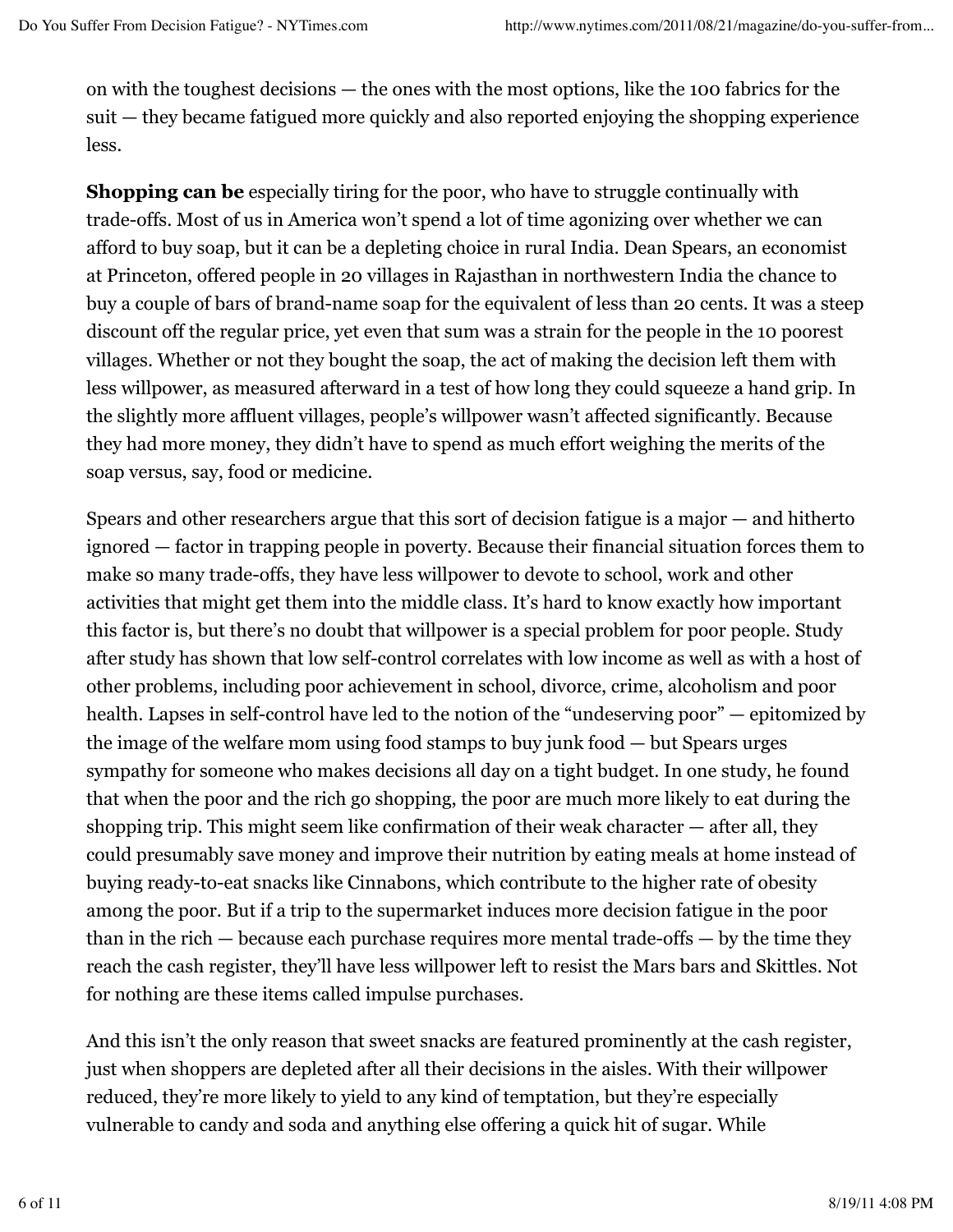supermarkets figured this out a long time ago, only recently did researchers discover why.

**The discovery was an accident** resulting from a failed experiment at Baumeister's lab. The researchers set out to test something called the Mardi Gras theory — the notion that you could build up willpower by first indulging yourself in pleasure, the way Mardi Gras feasters do just before the rigors of Lent. In place of a Fat Tuesday breakfast, the chefs in the lab at Florida State whipped up lusciously thick milkshakes for a group of subjects who were resting in between two laboratory tasks requiring willpower. Sure enough, the delicious shakes seemed to strengthen willpower by helping people perform better than expected on the next task. So far, so good. But the experiment also included a control group of people who were fed a tasteless concoction of low-fat dairy glop. It provided them with no pleasure, yet it produced similar improvements in self-control. The Mardi Gras theory looked wrong. Besides tragically removing an excuse for romping down the streets of New Orleans, the result was embarrassing for the researchers. Matthew Gailliot, the graduate student who ran the study, stood looking down at his shoes as he told Baumeister about the fiasco.

Baumeister tried to be optimistic. Maybe the study wasn't a failure. Something had happened, after all. Even the tasteless glop had done the job, but how? If it wasn't the pleasure, could it be the calories? At first the idea seemed a bit daft. For decades, psychologists had been studying performance on mental tasks without worrying much about the results being affected by dairy-product consumption. They liked to envision the human mind as a computer, focusing on the way it processed information. In their eagerness to chart the human equivalent of the computer's chips and circuits, most psychologists neglected one mundane but essential part of the machine: the power supply. The brain, like the rest of the body, derived energy from glucose, the simple sugar manufactured from all kinds of foods. To establish cause and effect, researchers at Baumeister's lab tried refueling the brain in a series of experiments involving lemonade mixed either with sugar or with a diet sweetener. The sugary lemonade provided a burst of glucose, the effects of which could be observed right away in the lab; the sugarless variety tasted quite similar without providing the same burst of glucose. Again and again, the sugar restored willpower, but the artificial sweetener had no effect. The glucose would at least mitigate the ego depletion and sometimes completely reverse it. The restored willpower improved people's self-control as well as the quality of their decisions: they resisted irrational bias when making choices, and when asked to make financial decisions, they were more likely to choose the better long-term strategy instead of going for a quick payoff. The ego-depletion effect was even demonstrated with dogs in two studies by Holly Miller and Nathan DeWall at the University of Kentucky. After obeying sit and stay commands for 10 minutes, the dogs performed worse on self-control tests and were also more likely to make the dangerous decision to challenge another dog's turf. But a dose of glucose restored their willpower.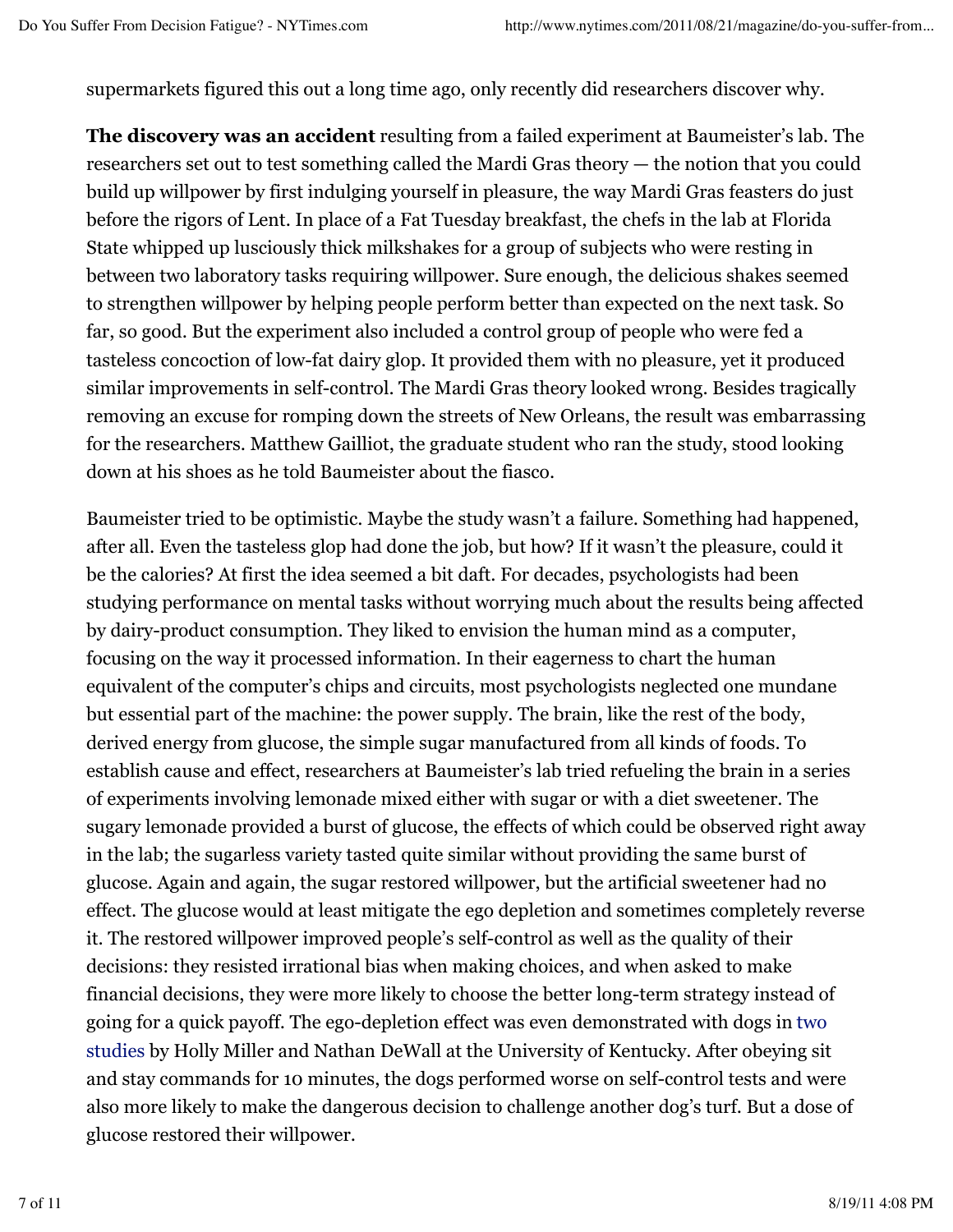Despite this series of findings, brain researchers still had some reservations about the glucose connection. Skeptics pointed out that the brain's overall use of energy remains about the same regardless of what a person is doing, which doesn't square easily with the notion of depleted energy affecting willpower. Among the skeptics was Todd Heatherton, who worked with Baumeister early in his career and eventually wound up at Dartmouth, where he became a pioneer of what is called social neuroscience: the study of links between brain processes and social behavior. He believed in ego depletion, but he didn't see how this neural process could be caused simply by variations in glucose levels. To observe the process — and to see if it could be reversed by glucose — he and his colleagues recruited 45 female dieters and recorded images of their brains as they reacted to pictures of food. Next the dieters watched a comedy video while forcing themselves to suppress their laughter — a standard if cruel way to drain mental energy and induce ego depletion. Then they were again shown pictures of food, and the new round of brain scans revealed the effects of ego depletion: more activity in the nucleus accumbens, the brain's reward center, and a corresponding decrease in the amygdala, which ordinarily helps control impulses. The food's appeal registered more strongly while impulse control weakened — not a good combination for anyone on a diet. But suppose people in this ego-depleted state got a quick dose of glucose? What would a scan of their brains reveal?

The results of the experiment were announced in January, during Heatherton's speech accepting the leadership of the Society for Personality and Social Psychology, the world's largest group of social psychologists. In his presidential address at the annual meeting in San Antonio, Heatherton reported that administering glucose completely reversed the brain changes wrought by depletion  $-$  a finding, he said, that thoroughly surprised him. Heatherton's results did much more than provide additional confirmation that glucose is a vital part of willpower; they helped solve the puzzle over how glucose could work without global changes in the brain's total energy use. Apparently ego depletion causes activity to rise in some parts of the brain and to decline in others. Your brain does not stop working when glucose is low. It stops doing some things and starts doing others. It responds more strongly to immediate rewards and pays less attention to long-term prospects.

The discoveries about glucose help explain why dieting is a uniquely difficult test of self-control — and why even people with phenomenally strong willpower in the rest of their lives can have such a hard time losing weight. They start out the day with virtuous intentions, resisting croissants at breakfast and dessert at lunch, but each act of resistance further lowers their willpower. As their willpower weakens late in the day, they need to replenish it. But to resupply that energy, they need to give the body glucose. They're trapped in a nutritional catch-22:

1. In order not to eat, a dieter needs willpower.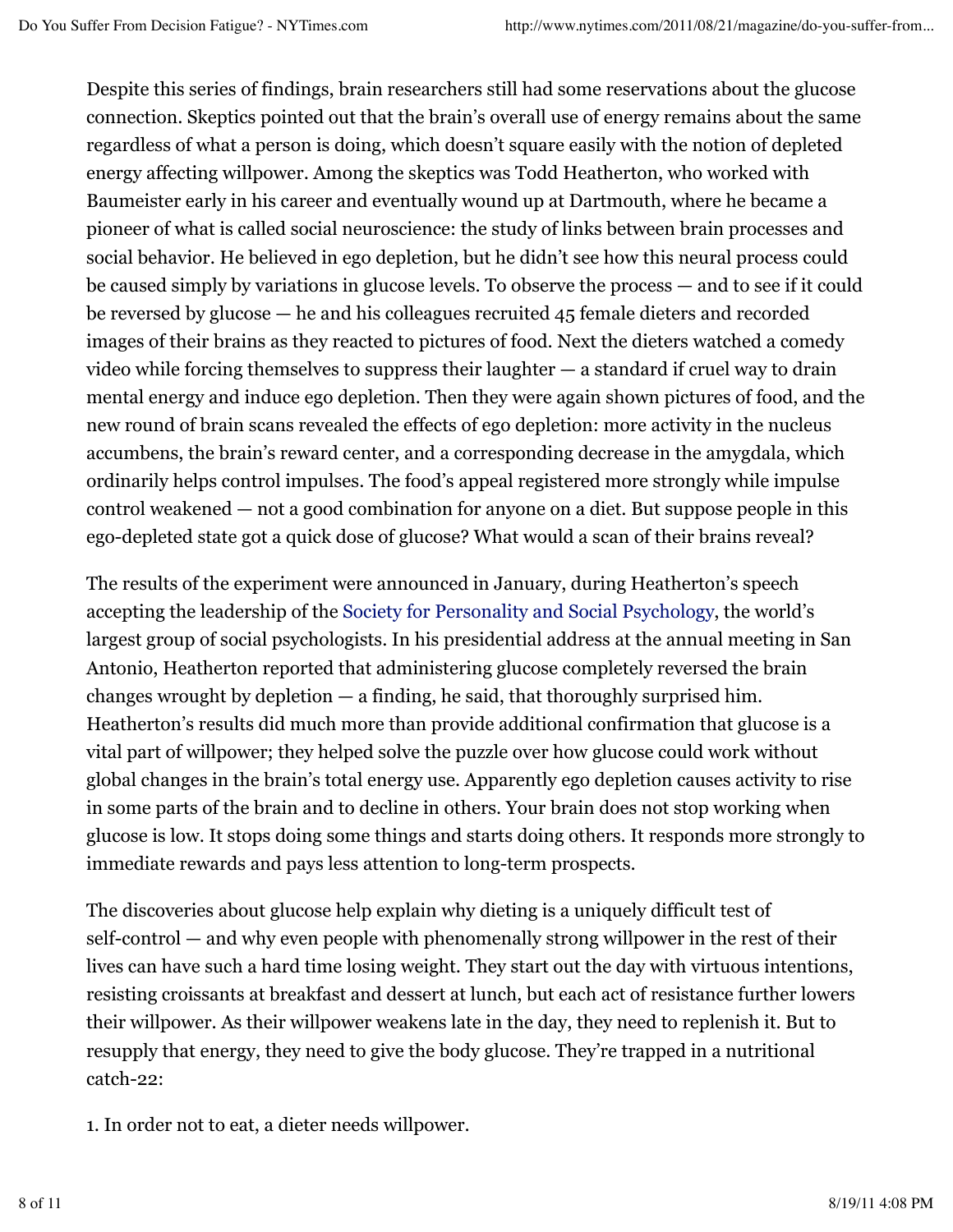2. In order to have willpower, a dieter needs to eat.

As the body uses up glucose, it looks for a quick way to replenish the fuel, leading to a craving for sugar. After performing a lab task requiring self-control, people tend to eat more candy but not other kinds of snacks, like salty, fatty potato chips. The mere expectation of having to exert self-control makes people hunger for sweets. A similar effect helps explain why many women yearn for chocolate and other sugary treats just before menstruation: their bodies are seeking a quick replacement as glucose levels fluctuate. A sugar-filled snack or drink will provide a quick improvement in self-control (that's why it's convenient to use in experiments), but it's just a temporary solution. The problem is that what we identify as sugar doesn't help as much over the course of the day as the steadier supply of glucose we would get from eating proteins and other more nutritious foods.

The benefits of glucose were unmistakable in the study of the Israeli parole board. In midmorning, usually a little before 10:30, the parole board would take a break, and the judges would be served a sandwich and a piece of fruit. The prisoners who appeared just before the break had only about a 20 percent chance of getting parole, but the ones appearing right after had around a 65 percent chance. The odds dropped again as the morning wore on, and prisoners really didn't want to appear just before lunch: the chance of getting parole at that time was only 10 percent. After lunch it soared up to 60 percent, but only briefly. Remember that Jewish Israeli prisoner who appeared at 3:10 p.m. and was denied parole from his sentence for assault? He had the misfortune of being the sixth case heard after lunch. But another Jewish Israeli prisoner serving the same sentence for the same crime was lucky enough to appear at 1:27 p.m., the first case after lunch, and he was rewarded with parole. It must have seemed to him like a fine example of the justice system at work, but it probably had more to do with the judge's glucose levels.

**It's simple enough** to imagine reforms for the parole board in Israel — like, say, restricting each judge's shift to half a day, preferably in the morning, interspersed with frequent breaks for food and rest. But it's not so obvious what to do with the decision fatigue affecting the rest of society. Even if we could all afford to work half-days, we would still end up depleting our willpower all day long, as Baumeister and his colleagues found when they went into the field in Würzburg in central Germany. The psychologists gave preprogrammed BlackBerrys to more than 200 people going about their daily routines for a week. The phones went off at random intervals, prompting the people to report whether they were currently experiencing some sort of desire or had recently felt a desire. The painstaking study, led by Wilhelm Hofmann, then at the University of Würzburg, collected more than 10,000 momentary reports from morning until midnight.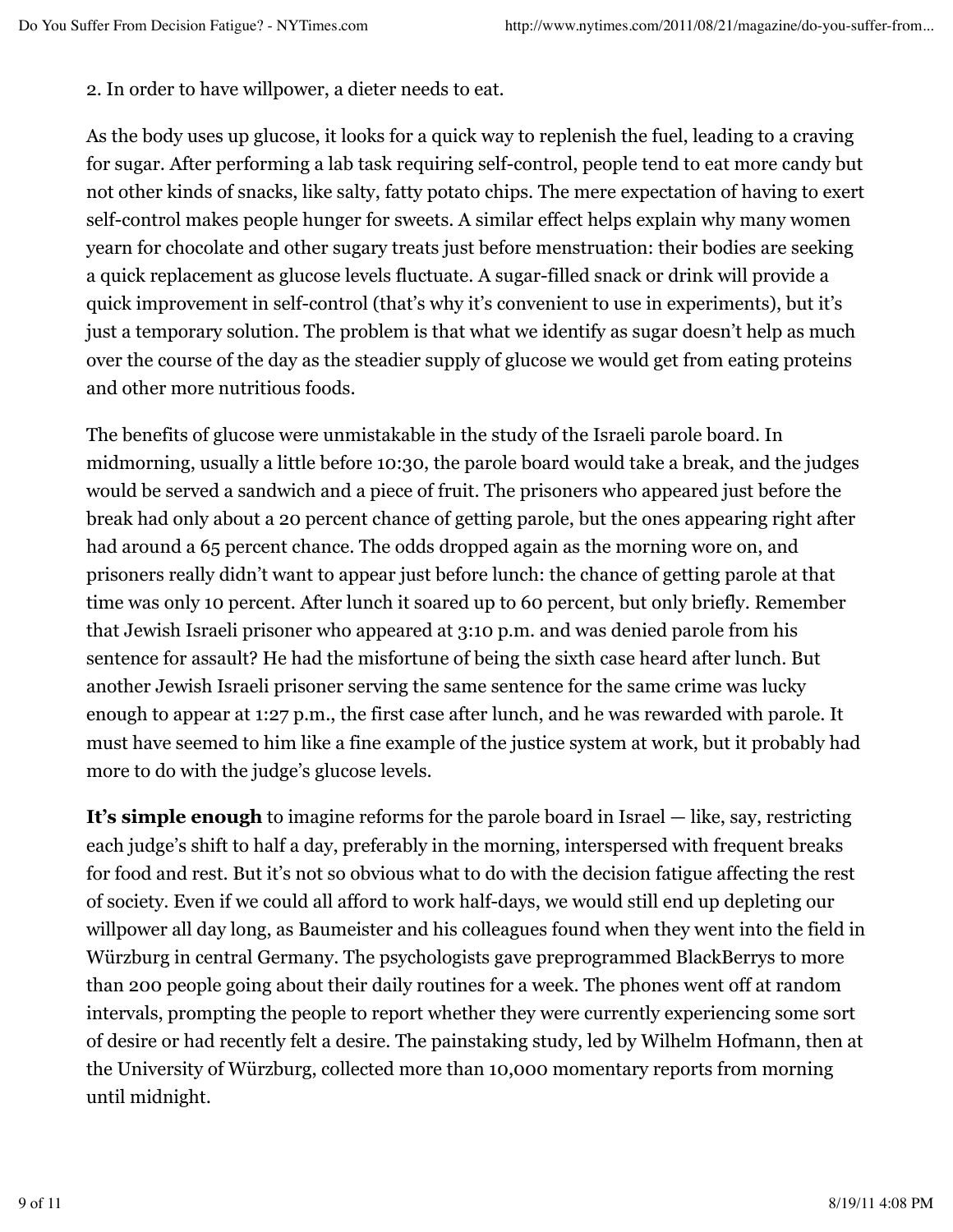Desire turned out to be the norm, not the exception. Half the people were feeling some desire when their phones went of  $-$  to snack, to goof off, to express their true feelings to their bosses — and another quarter said they had felt a desire in the past half-hour. Many of these desires were ones that the men and women were trying to resist, and the more willpower people expended, the more likely they became to yield to the next temptation that came along. When faced with a new desire that produced some I-want-to-but-I-really-shouldn't sort of inner conflict, they gave in more readily if they had already fended off earlier temptations, particularly if the new temptation came soon after a previously reported one.

The results suggested that people spend between three and four hours a day resisting desire. Put another way, if you tapped four or five people at any random moment of the day, one of them would be using willpower to resist a desire. The most commonly resisted desires in the phone study were the urges to eat and sleep, followed by the urge for leisure, like taking a break from work by doing a puzzle or playing a game instead of writing a memo. Sexual urges were next on the list of most-resisted desires, a little ahead of urges for other kinds of interactions, like checking Facebook. To ward off temptation, people reported using various strategies. The most popular was to look for a distraction or to undertake a new activity, although sometimes they tried suppressing it directly or simply toughing their way through it. Their success was decidedly mixed. They were pretty good at avoiding sleep, sex and the urge to spend money, but not so good at resisting the lure of television or the Web or the general temptation to relax instead of work.

We have no way of knowing how much our ancestors exercised self-control in the days before BlackBerrys and social psychologists, but it seems likely that many of them were under less ego-depleting strain. When there were fewer decisions, there was less decision fatigue. Today we feel overwhelmed because there are so many choices. Your body may have dutifully reported to work on time, but your mind can escape at any instant. A typical computer user looks at more than three dozen Web sites a day and gets fatigued by the continual decision making — whether to keep working on a project, check out TMZ, follow a link to YouTube or buy something on Amazon. You can do enough damage in a 10-minute online shopping spree to wreck your budget for the rest of the year.

The cumulative effect of these temptations and decisions isn't intuitively obvious. Virtually no one has a gut-level sense of just how tiring it is to decide. Big decisions, small decisions, they all add up. Choosing what to have for breakfast, where to go on vacation, whom to hire, how much to spend — these all deplete willpower, and there's no telltale symptom of when that willpower is low. It's not like getting winded or hitting the wall during a marathon. Ego depletion manifests itself not as one feeling but rather as a propensity to experience everything more intensely. When the brain's regulatory powers weaken, frustrations seem more irritating